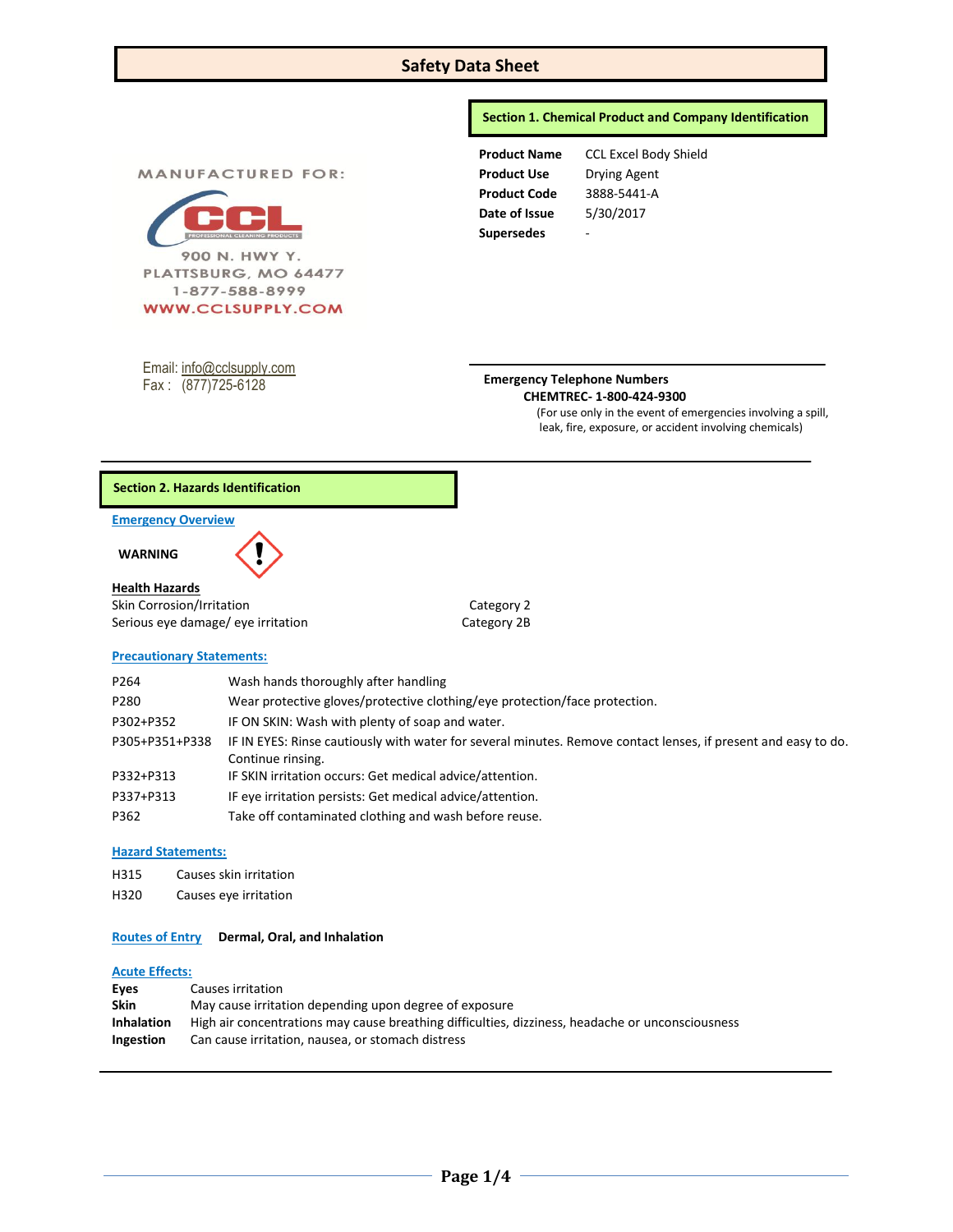

# **Section 7. Handling and Storage**

**Handling and Storage** Keep container tightly closed when not in use. Do not store in an area of high temperature. Do not store in an area of oxidizing/reducing agents. Keep out of the reach of children.

## **Section 8. Exposure Controls/Personal Protection**

|  | <b>Exposure Limits</b> |  |
|--|------------------------|--|
|--|------------------------|--|

| <b>Product Name</b>        | <b>OSHA PEL</b> | <b>NIOSH REL</b> | <b>AIHA WEEL</b> | <b>ACGIH TLV</b> |
|----------------------------|-----------------|------------------|------------------|------------------|
| 2-butoxyethanol (111-76-2) | 50ppm           | 5ppm             |                  | 20ppm            |

**Engineering Controls** Ventilate to maintain below exposure limits



## **Personal Protective Equipment (PPE)**

Eyes Safety glasses or chemical splash goggles **Body** Rubber or neoprene gloves

**Respiratory** Use NIOSH approved respirator if exposure limits are reached or exceeded

## **Section 9. Physical and Chemical Properties**

| <b>Physical State</b> | Liauid                 | <b>Explosive Limits</b> | N/A |
|-----------------------|------------------------|-------------------------|-----|
| Color                 | Yellow-Green           | <b>Vapor Pressure</b>   | N/A |
| Odor                  | Strawberry-Pina Colada | <b>Vapor Density</b>    | N/A |
| <b>Odor Threshold</b> | N/A                    | <b>Relative Density</b> | N/A |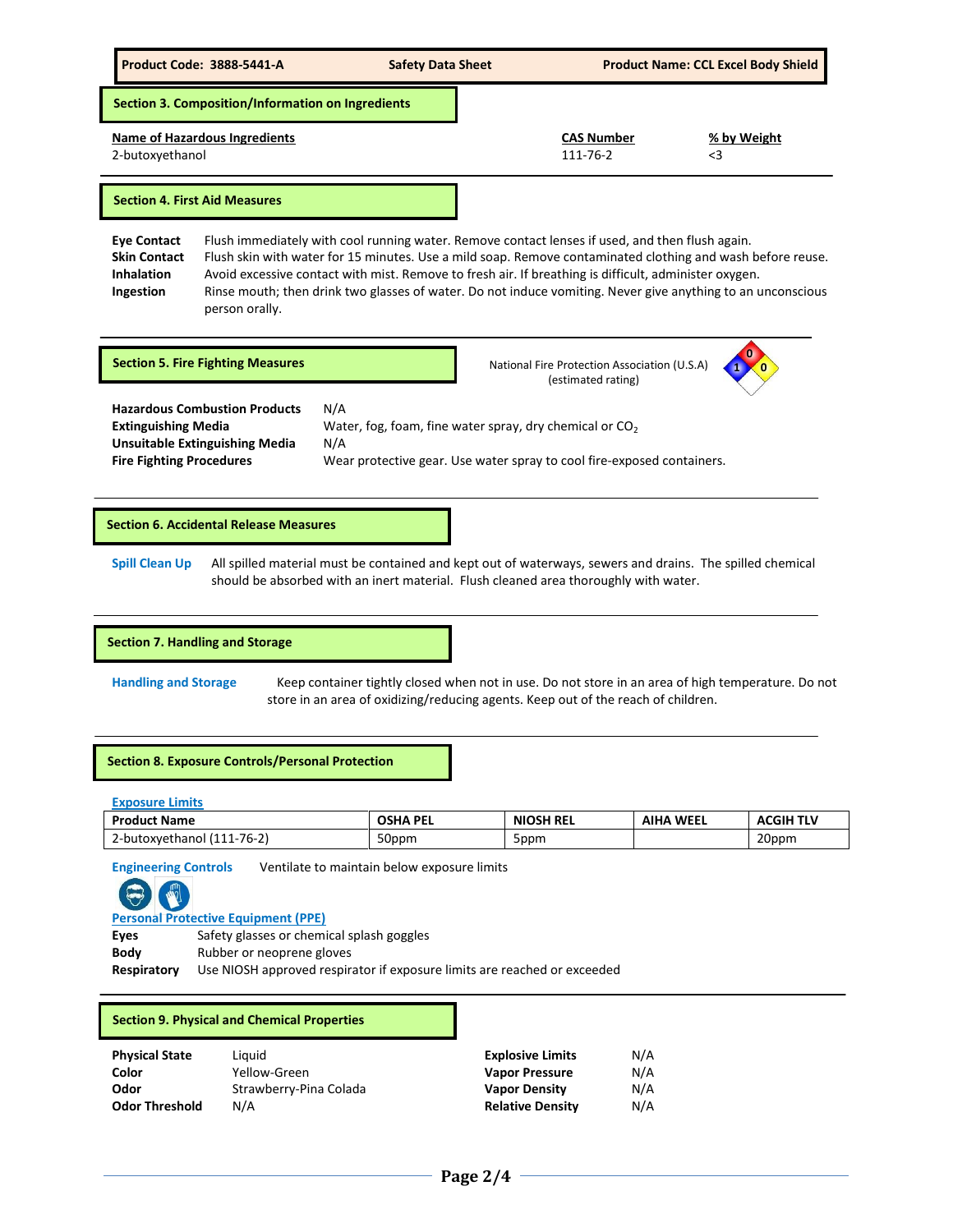| рH                      | $7.0 - 8.0$ | Solubility                   | Dispersible |
|-------------------------|-------------|------------------------------|-------------|
| <b>Freezing Point</b>   | N/A         | <b>Partition Coefficient</b> | N/A         |
| <b>Boiling Point</b>    | N/A         | <b>Auto-Ignition Temp.</b>   | N/A         |
| <b>Flash Point</b>      | None        | <b>Decomposition Temp.</b>   | N/A         |
| <b>Evaporation Rate</b> | N/A         | Viscosity                    | N/A         |
| <b>Flammability</b>     | N/A         | <b>Specific Gravity</b>      | 1.00-1.025  |

# **Section 10. Stability and Reactivity**

## **Section 11. Toxicological Information**

| <b>Routes of Entry</b>       | Dermal, Oral and Inhalation                                            |
|------------------------------|------------------------------------------------------------------------|
| <b>Symptoms</b>              | Irritation                                                             |
| <b>Skin Irritant</b>         | Yes                                                                    |
| Eye Irritant                 | Yes                                                                    |
| <b>Sensitizers</b>           | Not determined                                                         |
| <b>Mutagenicity</b>          | No information found                                                   |
| Carcinogenicity              | 2-butoxyethanol: IARC Group 3 (not classifiable as a human carcinogen) |
| <b>Reproductive Toxicity</b> | No information found                                                   |
| <b>Target Organs</b>         | None                                                                   |

There is no toxicological data for this product as a whole. Based on relevant ingredients with known acute toxicity, the acute toxicity estimate using the additive formula (ATE) has been determined.

# **Acute Toxicity**

| Test              | <b>Results</b>         | <b>Basis</b>                     |
|-------------------|------------------------|----------------------------------|
| Dermal            | 20,286 mg/kg           | ATE determined beyond Category 4 |
| Oral              | 12,556 mg/kg           | ATE determined beyond Category 4 |
| <b>Inhalation</b> | $24.1 \,\mathrm{mg/l}$ | ATE determined beyond Category 4 |

**Section 12. Ecological Information**

**Environmental Effects** No ecological information available

**Section 13. Disposal Considerations** 

**Waste Information** Dispose of in accordance with all Federal, State and Local pollution control regulations.

 **Section 14. Transportation Information** 

| Regulatory                | UN number     | <b>Proper Shipping</b> | <b>Classes</b> | <b>Packaging Group</b> | Label Code |
|---------------------------|---------------|------------------------|----------------|------------------------|------------|
| <b>Information</b>        |               | <b>Name</b>            |                |                        |            |
| <b>DOT Classification</b> | Not regulated |                        |                |                        |            |
|                           |               |                        |                |                        |            |